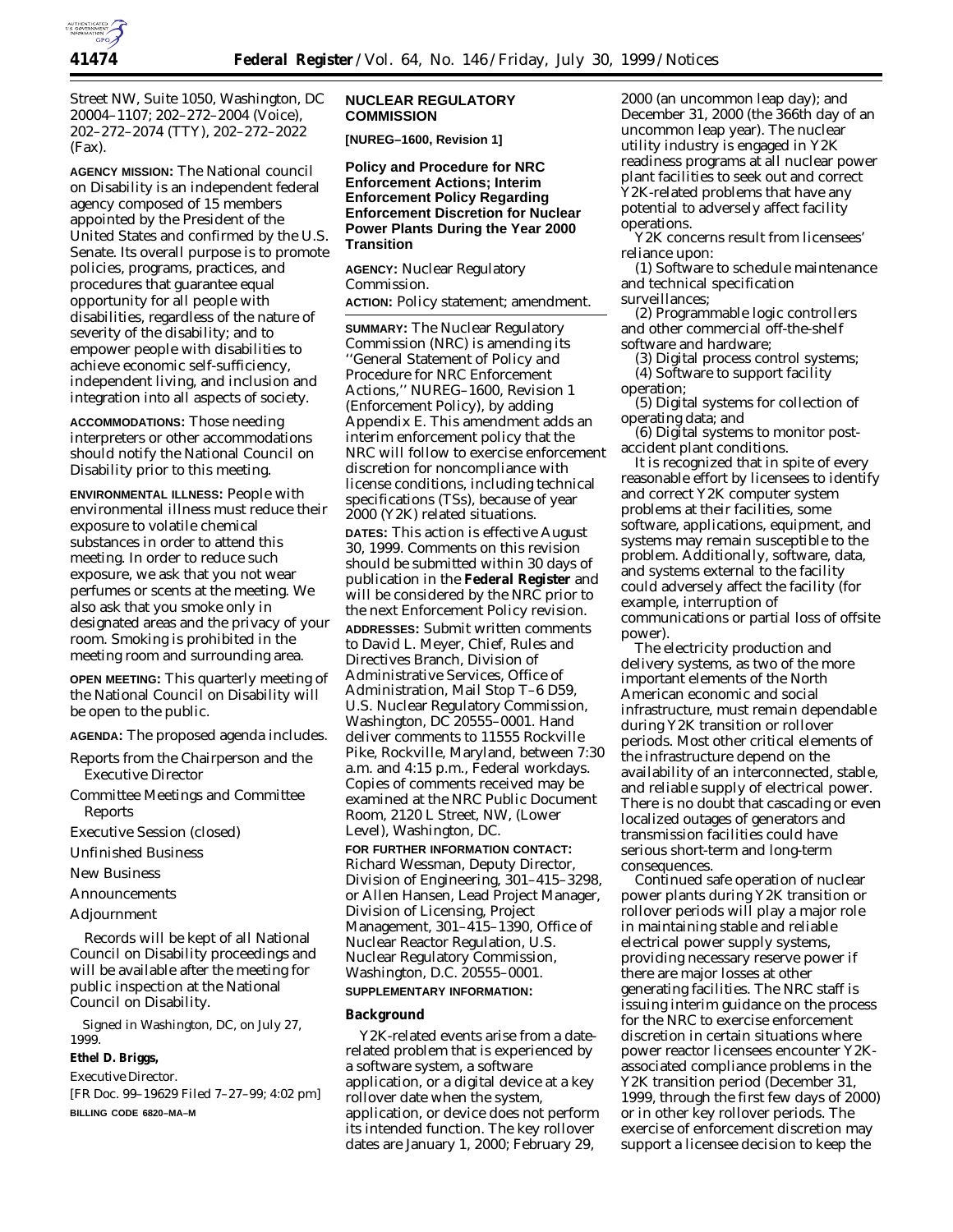plant in operation, if the licensee has determined that safety will not be unacceptably affected, in order to help maintain electrical grid stability and reliability. The NRC Headquarters Operations Center and the NRC Region IV Incident Response Center will have staff augmented during the key transition from December 31, 1999, to January 1, 2000, to ensure that appropriate actions can be taken for any regulatory issues that arise.

#### **Scope**

This interim enforcement policy provides for the exercise of enforcement discretion to address noncompliance with license conditions, including TSs, because of Y2K transition or rollover issues. The interim enforcement policy applies to situations in which plant operation is needed to help maintain the stability and reliability of the electrical power supply system, even when license conditions, including TSs, would require a plant shutdown. If such situations occur, licensees are expected to follow the existing guidance in NRC Inspection Manual Part 9900 for Notices of Enforcement Discretion <http:// www.nrc.gov/NRC/IM/noed.html> to the maximum extent practicable, particularly regarding a safety determination and notification of NRC. Licensees may decide to continue operations upon making a determination that it is safe and prudent to do so to help maintain electrical grid stability and reliability, and when certain criteria are met. This enforcement discretion does not extend to situations in which the licensee may be unable to communicate with the NRC. (The staff assessment of telecommunications capability indicates that a loss of all telecommunications between NRC and licensees is highly unlikely.)

To the extent noncompliance was involved, the NRC staff will normally take enforcement action for the root causes that led to the noncompliance for which enforcement discretion was used. Enforcement action will also be considered in those cases in which incorrect or incomplete information was provided to the NRC staff by a licensee in its justification. The NRC recognizes that a licensee will need to exercise judgement in making a determination under this discretion provision. Consistent with the NRC's position involving 10 CFR 50.54(x), enforcement action for a violation of a license condition, including a TS, will not be taken unless a licensee's action was clearly unreasonable considering all the relevant circumstances. Enforcement action could include the assessment of

civil penalties and the issuance of orders.

## **Paperwork Reduction Act Statement**

This interim policy statement does not contain a new or amended information collection requirement subject to the Paperwork Reduction Act of 1995 (44 U.S.C. 3501 *et seq.*). Existing requirements were approved by the Office of Management and Budget, approval number 3150–0136.

## **Public Protection Notification**

If a means used to impose an information collection does not display a currently valid OMB control number, the NRC may not conduct or sponsor, and a person is not required to respond to, the information collection.

The NRC is revising the NRC Enforcement Policy by adding Appendix E to read as follows: General Statement of Policy and Procedure

for NRC Enforcement Actions \* \* \* \* \*

### **Appendix E: Interim Enforcement Policy Regarding Enforcement Discretion for Nuclear Power Plants During the Year 2000 Transition**

This appendix sets forth the interim enforcement policy that will govern the exercise of enforcement discretion by the NRC staff when licensees of operating nuclear power plants find it necessary to deviate from license conditions, including technical specifications (TSs), in those cases in which year 2000 (Y2K) related complications would otherwise require a plant shutdown that could adversely affect the stability and reliability of the electrical power grid. This policy does not extend to situations in which a licensee may be unable to communicate with the NRC.

The policy is effective August 30, 1999 and will remain in effect through January 1, 2001. This policy only applies during Y2K transition or rollover periods (December 31, 1999, through January 3, 2000; February 28, 2000, through March 1, 2000; and December 30, 2000, through January 1, 2001). During these periods, a licensee may contact the NRC Headquarters Operations Center and seek NRC enforcement discretion with regard to the potential noncompliance with license conditions, including TSs, if the licensee has determined that:

(a) Complying with license conditions, including TSs, in a Y2K-related situation would require a plant shutdown;

(b) Continued plant operation is needed to help maintain a reliable and stable grid; and

(c) Any decrease in safety as a result of continued plant operation is small (considering both risk and deterministic aspects), and reasonable assurance of public health and safety, the environment, and security is maintained with the enforcement discretion.

Licensees are expected to follow the existing guidance as stated in NRC Inspection Manual Part 9900 for Notices of Enforcement

Discretion to the maximum extent practicable, particularly regarding a safety determination and notification of NRC. A licensee seeking NRC enforcement discretion must provide a written justification, or in circumstances in which good cause is shown, an oral justification followed as soon as possible by written justification. The justification must document the need and safety basis for the request and provide whatever other information the NRC staff needs to make a decision regarding whether the exercise of discretion is appropriate. The NRC staff may grant enforcement discretion on the basis of balancing the public health and safety or common defense and security of not operating against potential radiological or other hazards associated with continued operation, and a determination that safety will not be unacceptably affected by exercising the discretion. The Director of the Office of Nuclear Reactor Regulation, or designee, will advise the licensee whether the NRC has approved the licensee's request and, if so, will subsequently confirm the exercise of discretion in writing. Enforcement discretion will only be exercised if the NRC staff is clearly satisfied that the action is consistent with protecting public health and safety and is warranted in the circumstances presented by the licensee.

If the volume of requests to the NRC Headquarters Operations Center is such that the NRC staff cannot review and approve all licensee requests in a timely fashion, the NRC staff will obtain the safety-significant information from the licensee to enable the NRC staff to make a prompt initial assessment. Unless the assessment is unfavorable, the licensee would be permitted to proceed with its planned course of action. The NRC staff will complete these assessments as time permits and the licensee will be advised of the results orally, if possible, and then in writing. If the NRC staff's prompt initial assessment or subsequent assessment determines that a licensee's actions raise safety concerns, the licensee would be so informed. The licensee would then be required to follow its license conditions, including TSs.

If there are communications difficulties between the licensee and the NRC, the licensee is encouraged to interact with the NRC inspector onsite who will have a dedicated satellite telephone. The inspector should be able to facilitate communication with the NRC Headquarters Operations Center and/or the NRC Regional Incident Response Centers (IRCs). If communication with the NRC Headquarters Operations Center is not possible, then the licensee should contact the IRC in NRC Region IV to discuss enforcement discretion. Similarly, if the Region IV IRC cannot be reached, then the licensee should attempt to contact the Region I, II and III IRCs. Although it is considered highly unlikely, if communication with NRC is not possible, the licensee should follow the plant license conditions, including technical specifications.

In conducting its assessments, the licensee should follow, to the extent practicable, the guidance in NRC Inspection Manual Part 9900 for Notices of Enforcement Discretion.